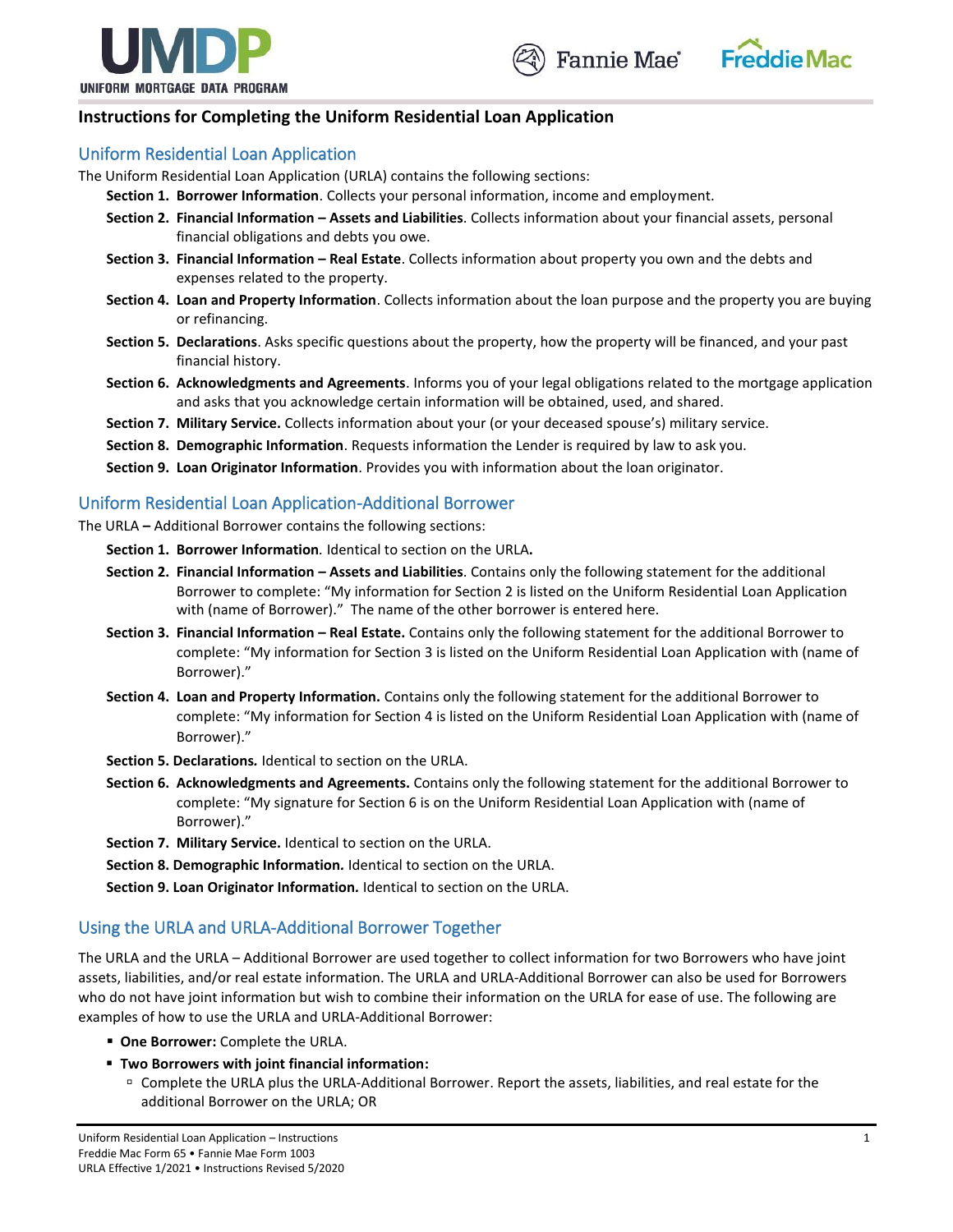- □ Complete a separate URLA for each Borrower.
	- Report joint assets, liabilities, and real estate on only one URLA; you do not need to duplicate them on more than one URLA**; OR**
	- In cases where borrowers are not collaborating when completing the loan application, joint assets, liabilities, and real estate may be duplicated on each URLA
- **Two Borrowers with separate financial information**
	- Complete the URLA plus the URLA-Additional Borrower. Report the assets, liabilities, and real estate for the additional Borrower on the URLA; OR
	- □ Complete a separate URLA for each Borrower.
- **Three or more Borrowers** *–* Use any combination of URLA and URLA-Additional Borrower forms in accordance with the above examples.

## Completing the URLA and URLA-Additional Borrower

The following tables will help you complete certain fields on the loan application. Instructions are grouped by URLA section, and not every field is described. Instructions for self-explanatory fields (for example, *Name, Date of Birth*, and *Contact Information*) are not included.

| 1a. Personal Information                               |                                                                                                                                                                                                                                                                                                                                                       |
|--------------------------------------------------------|-------------------------------------------------------------------------------------------------------------------------------------------------------------------------------------------------------------------------------------------------------------------------------------------------------------------------------------------------------|
| o I am applying for <b>Individual</b><br><b>Credit</b> | Select if you are the only Borrower applying for the mortgage loan.                                                                                                                                                                                                                                                                                   |
| o I am applying for <b>Joint Credit</b>                | Select if there are two or more Borrowers applying for the mortgage loan.                                                                                                                                                                                                                                                                             |
| <b>Total Number of Borrowers</b>                       | Enter the number of Borrowers completing application(s) for this transaction (and<br>signing the note if the loan is approved).                                                                                                                                                                                                                       |
| <b>Dependents</b>                                      | Enter based on the definition of "Dependents" applicable for your loan (the definition<br>may be different for FHA, VA, USDA-RD, and Conventional loans). If you are unsure, ask<br>your Lender to clarify.                                                                                                                                           |
| <b>Current, Former, and Mailing</b><br><b>Address</b>  | If the street address includes a unit number, enter it in the "Unit #" field. Enter the<br>country or province for non-United States addresses.                                                                                                                                                                                                       |
| ○ No Primary Housing Expense                           | Select if you are not obligated to pay rent OR you do not own the home where you<br>live (for example, if you live with relatives and are under no obligation to pay<br>monthly rent).<br>Do not select if you own the home where you live and there are no mortgage liens or<br>п<br>home equity loans on the property. Instead, select $\odot$ Own. |

### Section 1: Borrower Information

" Complete this section for each job, self-employment, or business you own from which you receive income and that you would like considered in qualifying for this loan.

■ Select *△ Does not apply* **and skip to Section 1d. Previous Employment/Self-Employment and Income if you: do not have** a job AND are not self-employed AND do not own a business.

| <b>Employer or Business Name</b> | ■ Enter the name of your employer, OR                                                                                 |
|----------------------------------|-----------------------------------------------------------------------------------------------------------------------|
|                                  | ■ Enter the name of the business that you own, OR                                                                     |
|                                  | $\vert$ . Enter your name if you are self-employed and do not operate under a business name.                          |
| <b>Phone</b>                     | ■ Enter the main phone number of your employer.                                                                       |
|                                  | Do not enter your personal work phone number here because you reported it under<br>Contact Information in Section 1a. |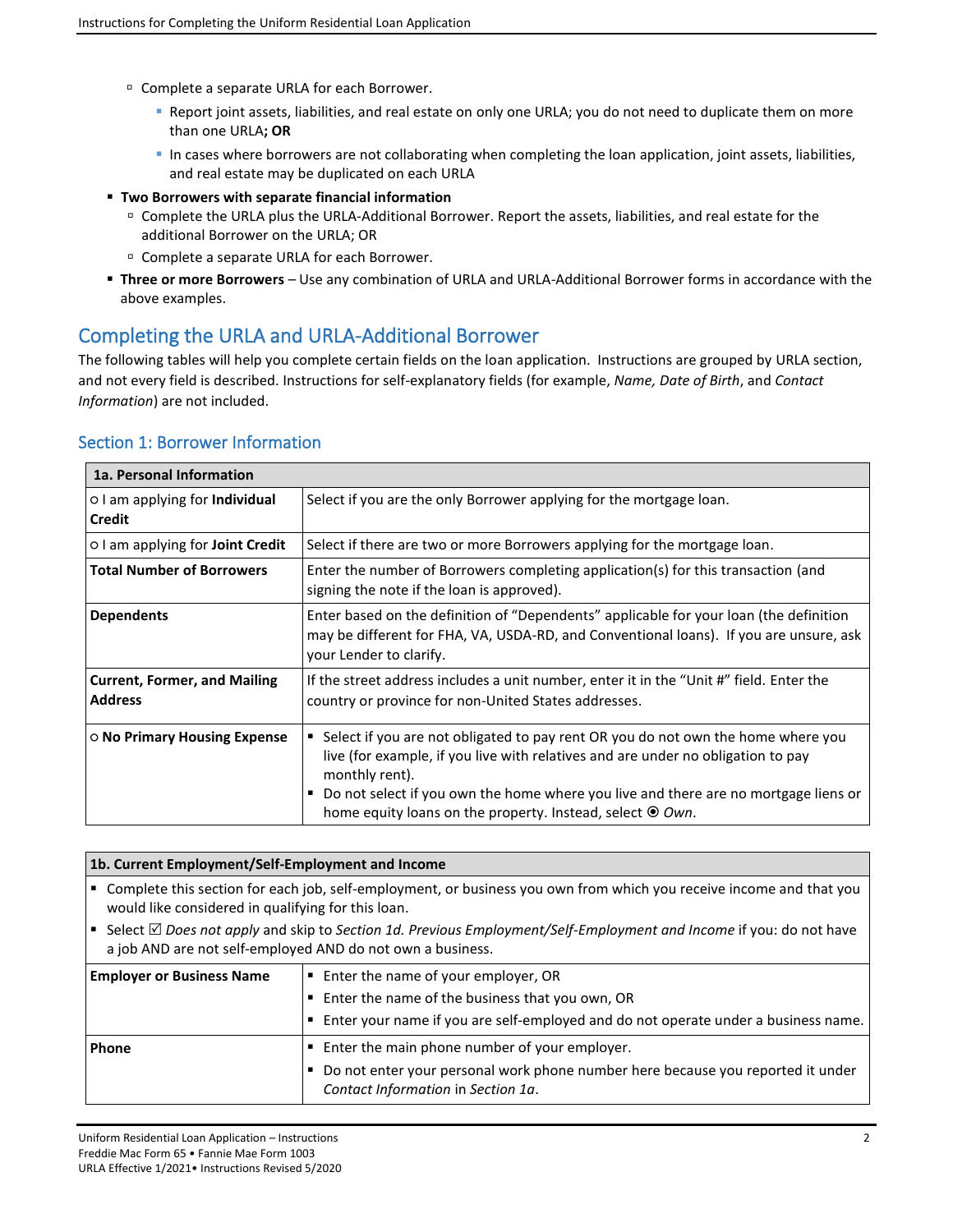| 1b. Current Employment/Self-Employment and Income                               |                                                                                                                                                                                                                                                                                                                                           |
|---------------------------------------------------------------------------------|-------------------------------------------------------------------------------------------------------------------------------------------------------------------------------------------------------------------------------------------------------------------------------------------------------------------------------------------|
| <b>Gross Monthly Income Section</b>                                             | ■ Enter all income you receive from this employer each month, filling in the applicable<br>line items and TOTAL.                                                                                                                                                                                                                          |
|                                                                                 | Do not enter income here if you are self-employed or own a business; instead enter<br>that income in Monthly Income (or Loss).                                                                                                                                                                                                            |
| <b>Gross Monthly Income - Military  </b><br>Entitlements                        | Enter the sum of Military Entitlements you receive for Active, Reserve, or National<br>Guard duty, excluding Base pay [for example, Basic Allowance for Subsistence (BAS),<br>Basic Allowance for Housing (BAH), and other military entitlements shown on the<br>Leave and Earnings Statement (LES)].<br>Enter Military Base pay in Base. |
| Gross Monthly Income - Other                                                    | ■ Enter other monthly income you receive from this job that is not otherwise specified<br>in the line items above. (The entry of Other income is not common.)<br>■ Enter non-employment income in Section 1e. Income from Other Sources.                                                                                                  |
| <b>Business Owner or Self-</b><br><b>Employed – Ownership Share</b>             | Select the percentage of the business you own.                                                                                                                                                                                                                                                                                            |
| <b>Business Owner or Self-</b><br><b>Employed - Monthly Income (or</b><br>Loss) | ■ Enter the amount of income (or loss) earned from self-employment or the business<br>you own.<br>■ Enter a loss as a negative number using the following format: "-2,000".<br>■ Your Lender may assist you in calculating this income.                                                                                                   |

### **1c. IF APPLICABLE, Complete Information for Additional Employment/Self Employment and Income**

- Complete this section only if you have income from more than one job, self-owned business, or self-employment.
- Repeat this section for each job, self-owned business, or self-employment that you would like considered by the Lender.
- Select *D* Does not apply and skip to *Section 1d. Previous Employment/Self-Employment and Income* if you do not have more than one job, self-owned business, or self-employment.

### **1d. Previous Employment/Self Employment and Income – Provide at least 2 years of current and previous employment and income.**

- Complete this section if you have received income from your current job(s) or self-employment(s) for less than two years.
- Describe any periods of unemployment (for example, you were a student or homemaker).
- Select *D* Does not apply and skip to *Section 1e. Income from Other Sources* if you have earned income from a job, selfemployment, or self-owned business for the past 2 or more years, or if you did not have any previous jobs or selfemployment.

### **1e. Income from Other Sources**

- Enter income you receive from sources other than your current employment or self-employment that you would like considered in qualifying for the loan.
- If the source of your income is not listed, ask your Lender for guidance.
- Select *△ Does not apply* **and skip to Section 2a. Assets Bank Accounts, Retirement, and Other Accounts You Have if** you do not receive income from any other sources.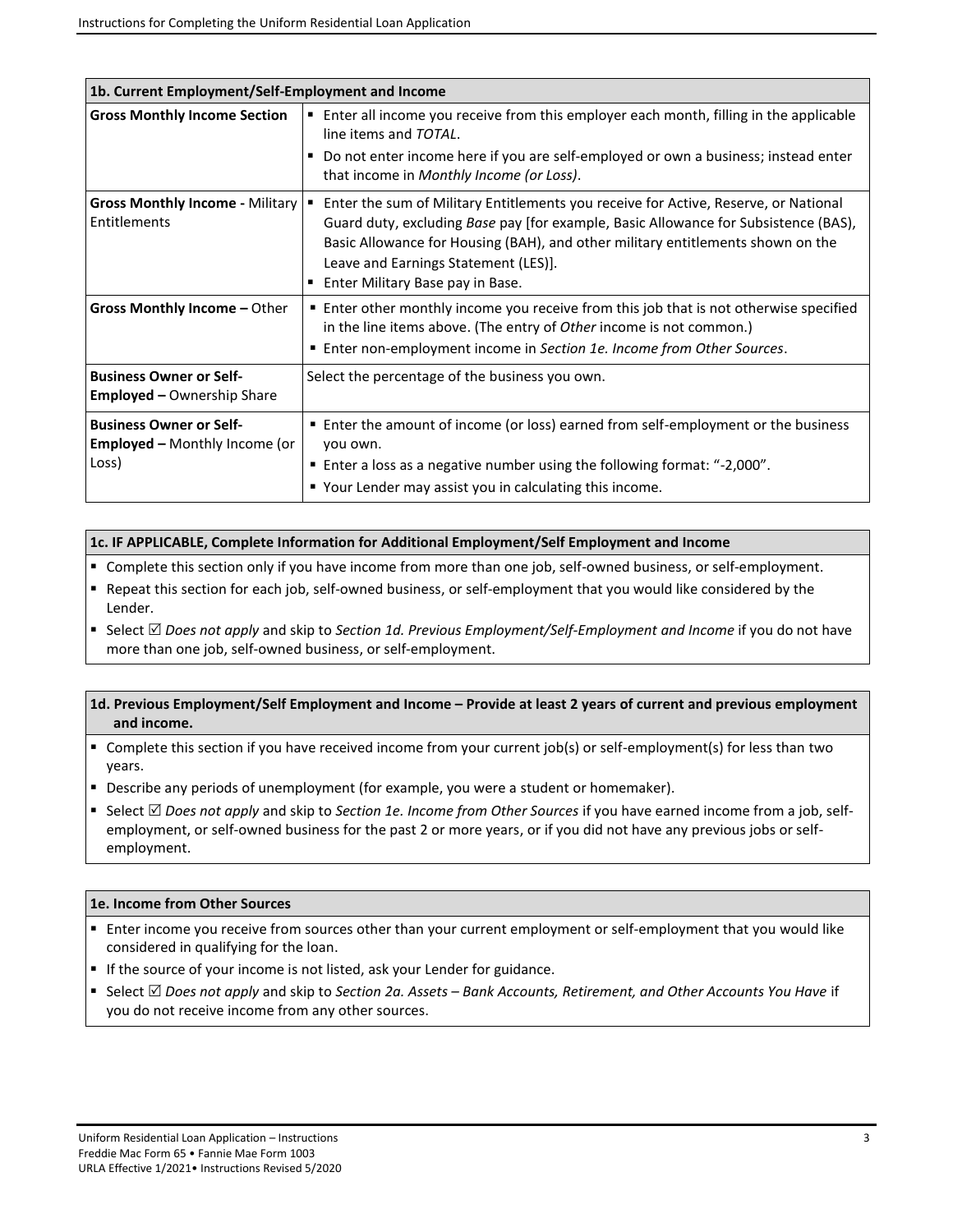## Section 2: Financial Information – Assets and Liabilities

### **2a. Assets-Bank Accounts, Retirement, and Other Accounts You Have**

- **Enter information about each of your asset accounts, including the current value of each account.**
- If you have received a gift or grant, and you have deposited it in an account, include it in the *Cash or Market Value* amount for that account.
- Itemize each gift or grant (even if not yet deposited) in *Section 4d. Gifts or Grants You May Have Been Given or Will Receive for this Loan*.

### **2b. Other Assets and Credits You Have**

Enter:

- Other assets not included in the accounts listed in *Section 2a* that you would like considered in qualifying for the loan. (Note that gifts are not entered in this section but in Section 4d.)
- Credits you will receive toward the property purchase.

| <b>Credits</b>                |                                                                                                                                                                                                                                                                                                                                                     |
|-------------------------------|-----------------------------------------------------------------------------------------------------------------------------------------------------------------------------------------------------------------------------------------------------------------------------------------------------------------------------------------------------|
| <b>Earnest Money</b>          | Enter this Credit Type and the Cash Value of the deposit submitted with a purchase offer to show that<br>your offer is being made in good faith. Do not enter this credit if the amount of the earnest money is<br>included in an asset account in 2a (for example, in the checking account from which the earnest<br>money check will be drafted). |
| <b>Employer</b><br>Assistance | Enter this Credit Type and the Cash Value of funds provided by an employer for the transaction. Do<br>not enter this credit if the funds are already included in a depository account in 2a or entered as a<br>relocation credit, a grant, or a subordinate lien on this transaction.                                                               |
| <b>Lot Equity</b>             | Enter this Credit Type and the Market Value of the net equity in the lot (market value less any<br>outstanding liens) for certain unique transactions. Generally, applies when you hold title to the land<br>on which a manufactured home will be permanently attached.                                                                             |
| <b>Relocation Funds</b>       | Enter this Credit Type and the Cash Value of funds provided by an employer as part of a relocation<br>package. Do not enter this credit if the funds are already included in a depository account in 2a or<br>entered as an employer assistance credit, a grant, or a subordinate lien on this transaction.                                         |
| <b>Rent Credit</b>            | Enter this Credit Type and the Market Value based on the portion of rental payments credited towards<br>this transaction under a documented rental/purchase agreement.                                                                                                                                                                              |
| <b>Sweat Equity</b>           | Enter this Credit Type and the Cash or Market Value of materials provided for or labor performed on<br>the property, by you or on your behalf, before closing.                                                                                                                                                                                      |
| <b>Trade Equity</b>           | Enter this Credit Type and the Market Value of equity assigned to you if you will trade property with<br>the seller as part of this transaction.                                                                                                                                                                                                    |
| $\Box$ Does not apply         | Select ⊠ Does not apply and skip to Section 2c. Liabilities-Credit Cards, Other Debts, and Leases that<br>You Owe if you do not have any other assets or credits.                                                                                                                                                                                   |

### **2c. Liabilities-Credit Cards, Other Debts, and Leases that You Owe**

▪ Enter the details of all personal debt that you now owe or will owe before this mortgage loan closes, including:

- <sup>n</sup> debts not listed on your credit report,
- debts with payments that are currently deferred, and
- personal debts that will be paid off at or before closing, even if they will be paid off by this mortgage loan.
- Do not include household expenses for phones, utilities, or insurance unless instructed to do so by your Lender.
- Select *Does not apply* **and skip to** *Section 2d. Other Liabilities and Expenses* **if you do not have any personal debt.**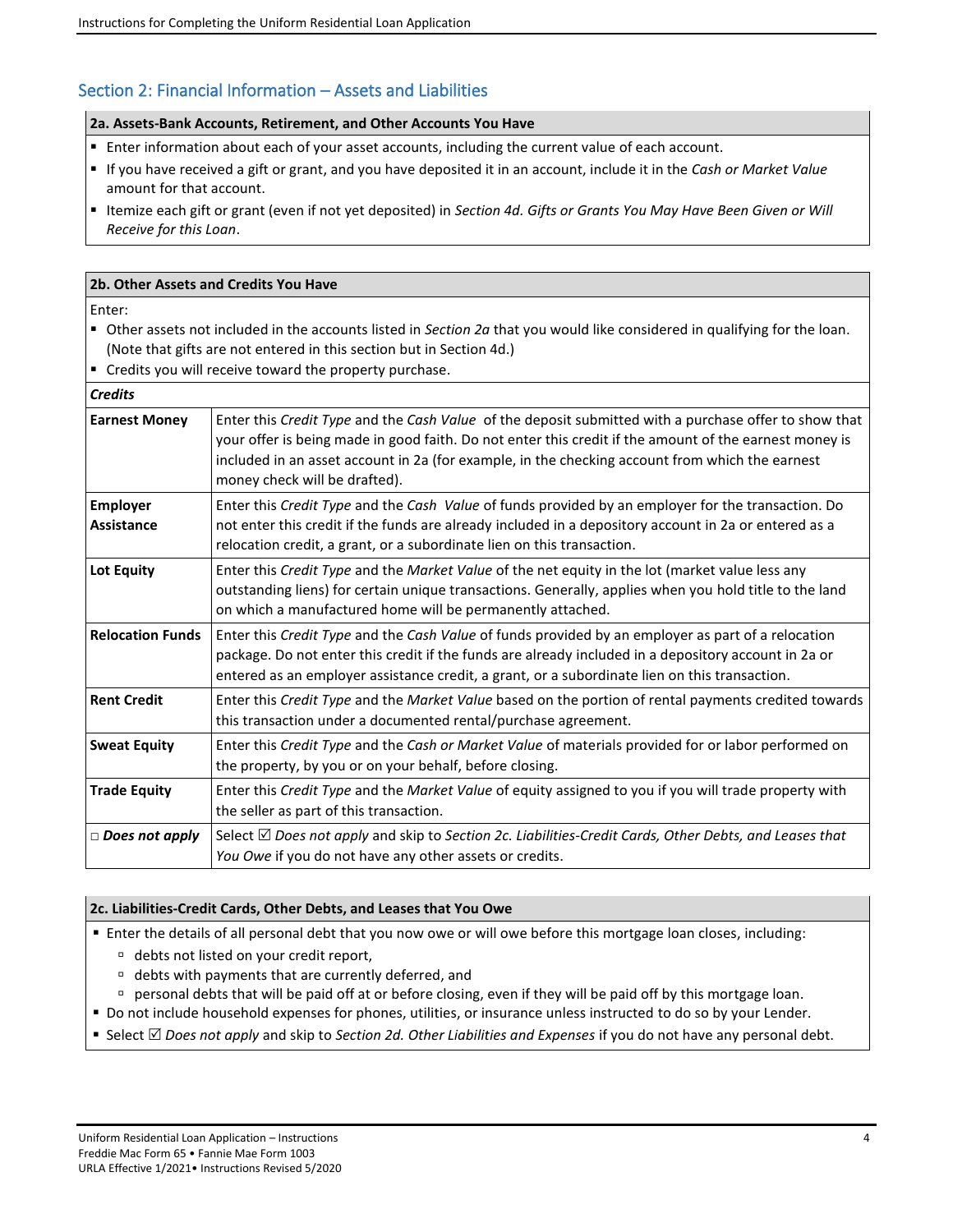#### **2d. Other Liabilities and Expenses**

- Ask your Lender which job-related expenses you should identify.
- Select *Does not apply* **and skip to** *Section 3a. Property You Own* **If you do not have any other liabilities or expenses.**

## Section 3: Financial Information – Real Estate

#### **3a. Property You Own**

- Enter the details about each property (including undeveloped land) you own and/or for which you are obligated on a mortgage
- **If this is refinance transaction, list the property you are refinancing first**
- Enter timeshares only if you are a titled owner of the property.
- Enter the associated mortgage(s) details for each property if you are obligated on a mortgage, no matter what your relationship is to the property—whether you own the property by yourself, jointly with someone else, or are not on the title to the property.
- Select *II do not own any real estate* and skip to *Section 4a. Loan and Property Information* if you do not own real property and are not obligated on a mortgage.

| <b>Property Value</b>                                                                         | Provide an estimate of the current property value from the borrower, loan originator,<br>appraisal, or a valid property valuation source.                                                                                                                                                                                                                                                                                                                                                                                                                                                                                                                                                                                                                                                                 |
|-----------------------------------------------------------------------------------------------|-----------------------------------------------------------------------------------------------------------------------------------------------------------------------------------------------------------------------------------------------------------------------------------------------------------------------------------------------------------------------------------------------------------------------------------------------------------------------------------------------------------------------------------------------------------------------------------------------------------------------------------------------------------------------------------------------------------------------------------------------------------------------------------------------------------|
| <b>Status</b>                                                                                 | ■ Enter Sold if you recently sold the property.<br>Enter Pending Sale if the property is currently under contract for sale.<br>■ Enter Retained if:<br>□ you will continue to own the property after this mortgage loan closes (for example,<br>if the property is a vacation home or investment property that is not the subject of<br>the mortgage loan),<br><sup>D</sup> the subject loan is a refinance, or<br>the property is currently listed for sale but is not under contract yet.<br>σ                                                                                                                                                                                                                                                                                                          |
| <b>Intended Occupancy</b>                                                                     | If you will continue to own the property after closing, provide its intended use:<br>■ Enter Investment if neither you nor any other Borrower on the subject transaction intends<br>to occupy the property.<br>■ Enter Primary Residence if<br>$\Box$ you intend to occupy the property as your primary residence, OR<br><sup>D</sup> the mortgage loan meets the requirements for Primary Residence eligibility.<br>" Enter Second Home if you or any Borrower intend to occupy the property but not as your<br>primary residence (for example, as a vacation home).<br><b>Enter Other if none of the other intended uses apply (for example, if the property is</b><br>undeveloped land) or if the borrower intends to occupy the property but does not know<br>how they intend to occupy the property. |
| Monthly Insurance,<br><b>Taxes, Association Dues,</b><br>etc.<br><b>Monthly Rental income</b> | " Enter the sum of any of these expenses that are not included in the amount entered for<br>Monthly Mortgage Payment under Mortgage Loans on this Property.<br>Association dues (condo, PUD, co-op fees, or special assessments) are not generally<br>included in a monthly mortgage payment and therefore should be entered here.<br>" If owned Retained property is a 2-4 unit primary residence or an investment property,                                                                                                                                                                                                                                                                                                                                                                             |
| <b>Net Monthly Rental</b><br>Income                                                           | enter the gross monthly rental income you receive from the property.<br>Your Lender will calculate Net Monthly Rental Income for qualification purposes for a 2-4<br>unit primary residence or an investment Retained property.                                                                                                                                                                                                                                                                                                                                                                                                                                                                                                                                                                           |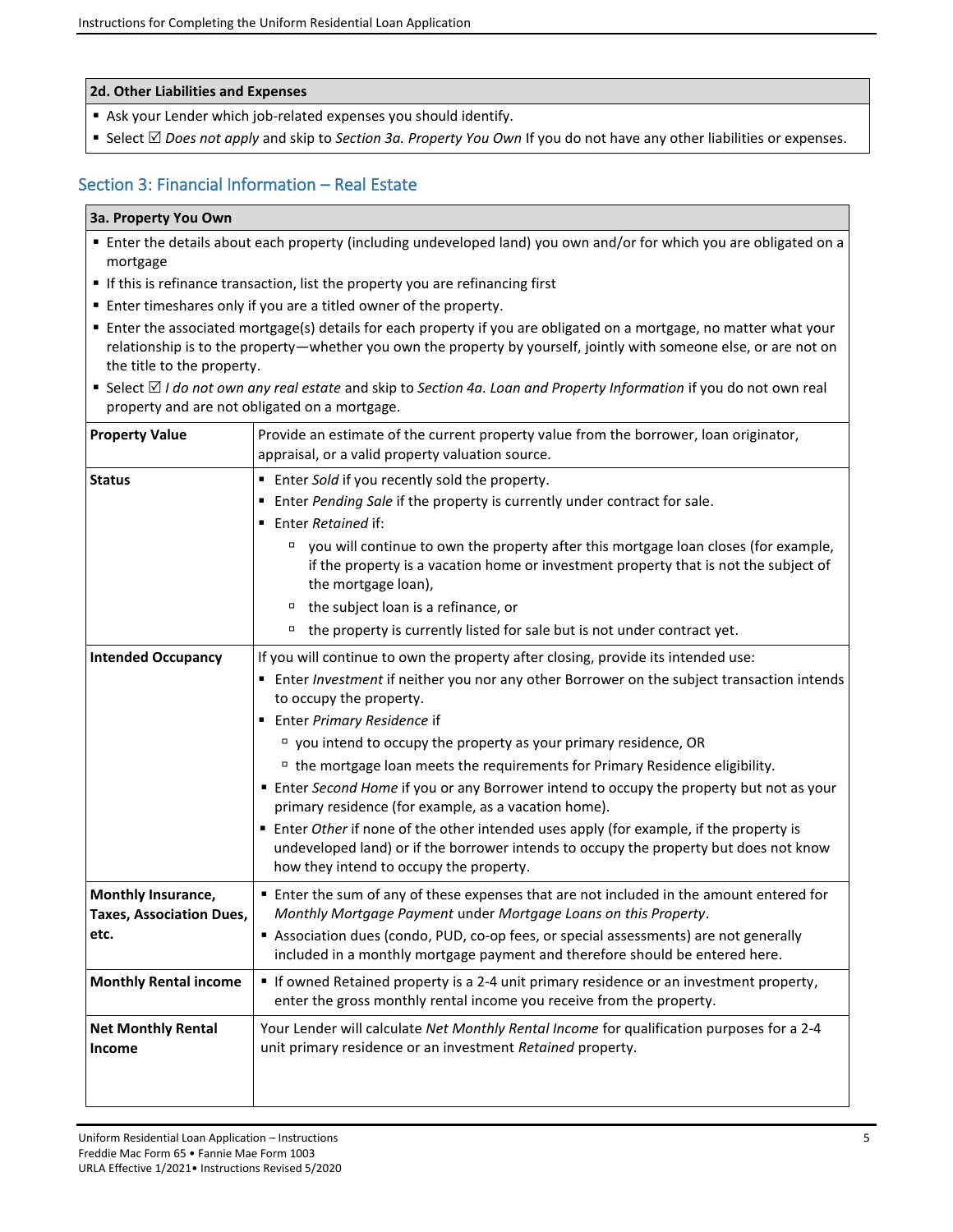| 3a. Property You Own                                            |                                                                                                                                                                                                                                                                                                |  |
|-----------------------------------------------------------------|------------------------------------------------------------------------------------------------------------------------------------------------------------------------------------------------------------------------------------------------------------------------------------------------|--|
| Mortgage Loans on this Property                                 |                                                                                                                                                                                                                                                                                                |  |
| for this property.                                              | Select $\boxtimes$ Does not apply and skip to Section 4a. Loan and Property Information if you are not obligated on a mortgage                                                                                                                                                                 |  |
| <b>Account Number</b>                                           | Enter the last four digits of the account number unless your Lender directs you otherwise.                                                                                                                                                                                                     |  |
| <b>Monthly Mortgage</b><br>Payment                              | Enter the mortgage payment amount. Include the cost of insurance and taxes in this<br>amount if you did not enter them separately under Monthly Insurance, Taxes, Association<br>Dues, etc.                                                                                                    |  |
| <b>Unpaid Balance</b><br>To be paid off at or<br>before closing | Enter the balance due on the mortgage loan. You can obtain this amount from your<br>٠<br>credit report or other document, such as your mortgage statement<br>Select $\boxtimes$ To be paid off at or before closing for any mortgage loans that will be paid off at<br>٠<br>or before closing. |  |
| <b>Type</b>                                                     | Leave this field blank if you are unsure about the type of mortgage loan. Ask your Lender for<br>assistance if necessary.                                                                                                                                                                      |  |
| <b>Credit Limit</b>                                             | Enter the maximum amount that you are permitted to borrow if you have a home equity<br>line of credit on the property.                                                                                                                                                                         |  |

**3b and 3c**. IF APPLICABLE, Complete Information for **Additional Property**

■ Complete this section only if you own more than one property. Repeat this section for each property, as needed.

■ Select *Does not apply* **and skip to** *Section 4a. Loan and Property Information* **if you do not own more than one** property.

## Section 4: Loan and Property Information

|                       | 4a. Loan and Property Information                                                                                                                                                                                               |  |
|-----------------------|---------------------------------------------------------------------------------------------------------------------------------------------------------------------------------------------------------------------------------|--|
| <b>Loan Amount</b>    | Enter the total loan amount you are applying for.                                                                                                                                                                               |  |
| <b>Loan Purpose</b>   | ■ Select <sup>●</sup> <i>Purchase</i> if you are applying for a mortgage loan to buy the property; OR                                                                                                                           |  |
|                       | ■ Select <sup>®</sup> Refinance if you already own the property, even when there are no mortgages currently<br>on the property (for example, if you own the property free and clear and intend to take out<br>equity/cash); OR  |  |
|                       | ■ Select <sup>●</sup> Other if the transaction is neither a purchase nor a refinance. Other loan purposes could<br>be:                                                                                                          |  |
|                       | a temporary construction loan that is not intended to serve as permanent financing, OR<br>α<br>a new subordinate loan, the proceeds of which will not be used for a purchase or refinance<br>transaction.                       |  |
|                       | Note: Ask your Lender if you are unsure which Loan Purpose to select.                                                                                                                                                           |  |
| Unit #                | Enter the property unit's identifier, if there is one. Include any unit number that is part of the legal<br>property address (for example, "A", "1", "1A", or "123").                                                           |  |
| <b>Property Value</b> | Enter the current estimated value of the property. At loan closing, this is the property value used<br>for loan qualification purposes, generally obtained from the appraisal report.                                           |  |
| Occupancy             | ■ Select <sup>●</sup> Primary Residence if:                                                                                                                                                                                     |  |
|                       | at least one Borrower applying for the loan intends to occupy the property as his or her<br>primary residence, OR<br>the mortgage loan meets the requirements for Primary Residence eligibility (for example, if<br>$\Box$      |  |
|                       | you are a parent/legal guardian providing housing for your disabled adult child or children, or<br>you are providing housing for your occupant parents that are unable to work or do not have<br>sufficient income to qualify). |  |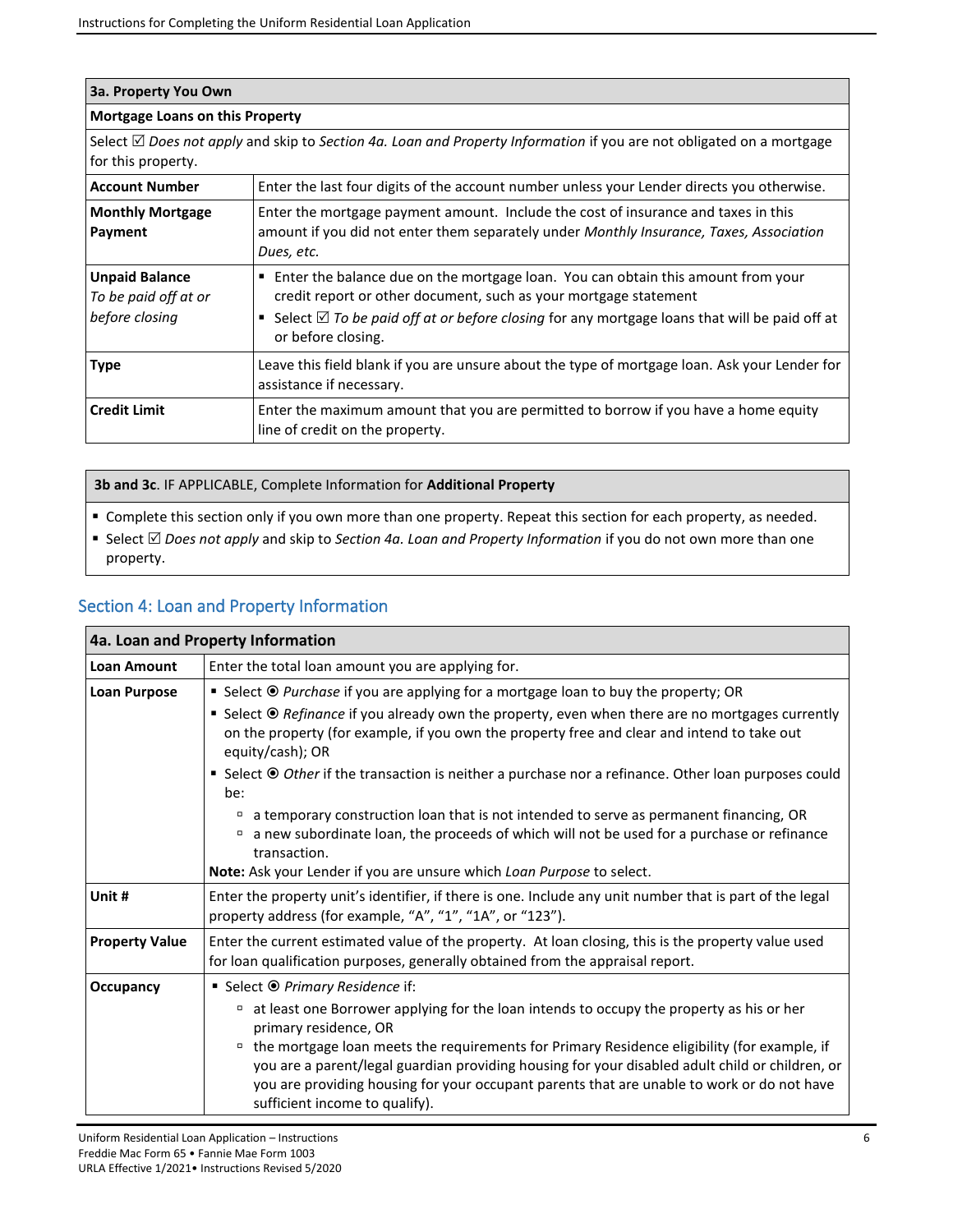|                                          | 4a. Loan and Property Information                                                                                                                                                                                                                                                                                                                                                                                                                                                                                                     |  |
|------------------------------------------|---------------------------------------------------------------------------------------------------------------------------------------------------------------------------------------------------------------------------------------------------------------------------------------------------------------------------------------------------------------------------------------------------------------------------------------------------------------------------------------------------------------------------------------|--|
|                                          | ■ Select <sup>●</sup> Second Home if you or any Borrower intend to occupy the property but not as your<br>primary residence (for example, as a vacation home).<br><b>Select <math>\odot</math> Investment Property if all Borrowers intend to own, but not occupy, the property.</b>                                                                                                                                                                                                                                                  |  |
| <b>FHA Secondary</b><br><b>Residence</b> | In addition to completing the Occupancy field, select $\boxtimes$ FHA Secondary Residence if you are applying<br>for an FHA loan that you or any Borrower will occupy in addition to the primary residence, but for<br>less than six months of the year. This option does not refer to a vacation home.                                                                                                                                                                                                                               |  |
| <b>Mixed-Use</b><br>Property             | A Mixed-Use Property is a property that has a business use in addition to a residential use. Neither<br>retail space within a multi-unit property, nor use of a room in the property as a home office are<br>considered Mixed-Use Properties.<br>If one or more Borrowers will occupy the property:<br>■ Select <sup>●</sup> YES if you will operate a business within the property (for example, a daycare facility).<br>■ Select $\odot$ NO if you will not operate a business within the property.<br>Otherwise, leave this blank. |  |
| <b>Manufactured</b><br>Home              | ■ Select <sup>©</sup> YES if the dwelling was delivered to the property site on wheels and a<br>permanent chassis.<br>■ Otherwise, select $\odot$ NO.<br>Note: A modular home is not considered a Manufactured Home. Ask your Lender if you are unsure<br>whether the property is a Manufactured Home.                                                                                                                                                                                                                                |  |

|                                                                                                                                                                                                                                                                                                                       | 4b. Other New Mortgage Loans on the Property You are Buying or Refinancing                                                                                                            |  |
|-----------------------------------------------------------------------------------------------------------------------------------------------------------------------------------------------------------------------------------------------------------------------------------------------------------------------|---------------------------------------------------------------------------------------------------------------------------------------------------------------------------------------|--|
| Enter the details if you are applying for more than one new mortgage loan to purchase or refinance this property<br>(∎ i<br>(for example, you are applying for a second mortgage at the same time as the first mortgage).<br> ■ Select $\boxtimes$ Does not apply if you are applying for only one new mortgage loan. |                                                                                                                                                                                       |  |
| Loan<br><b>Amount/Amount to</b><br>be Drawn                                                                                                                                                                                                                                                                           | Enter the loan amount if it is a closed-end loan (no additional funds can be drawn after<br>closing) OR,<br>Enter the amount you will draw (borrow) from a line of credit at closing. |  |
| <b>Credit Limit</b>                                                                                                                                                                                                                                                                                                   | Enter the maximum amount that you are permitted to borrow if the loan is a line of credit.                                                                                            |  |

| 4c. Rental Income on the Property You Want to Purchase |                                                                                                                             |
|--------------------------------------------------------|-----------------------------------------------------------------------------------------------------------------------------|
| <b>Expected Monthly</b><br><b>Rental Income</b>        | Enter the estimated gross rental income (before expenses) you expect to receive on the<br>property you are purchasing.      |
|                                                        | Your Lender will calculate Expected Net Rental Income.                                                                      |
|                                                        | Select $\boxtimes$ Does not apply if you are not purchasing property that will generate rental income.                      |
|                                                        | Note: Rental income earned from properties you already own is entered in Section 3: Financial<br>Information - Real Estate. |

| 4d. Gifts or Grants You Have Been Given or Will Receive for this Loan<br>Enter the information, if applicable. Select $\boxtimes$ Does not apply if you have not been given and will not receive gifts or<br>grants for this loan. Individuals are sources of Cash Gifts and Gifts of Equity; entities are sources of Grants. |  |
|-------------------------------------------------------------------------------------------------------------------------------------------------------------------------------------------------------------------------------------------------------------------------------------------------------------------------------|--|
|                                                                                                                                                                                                                                                                                                                               |  |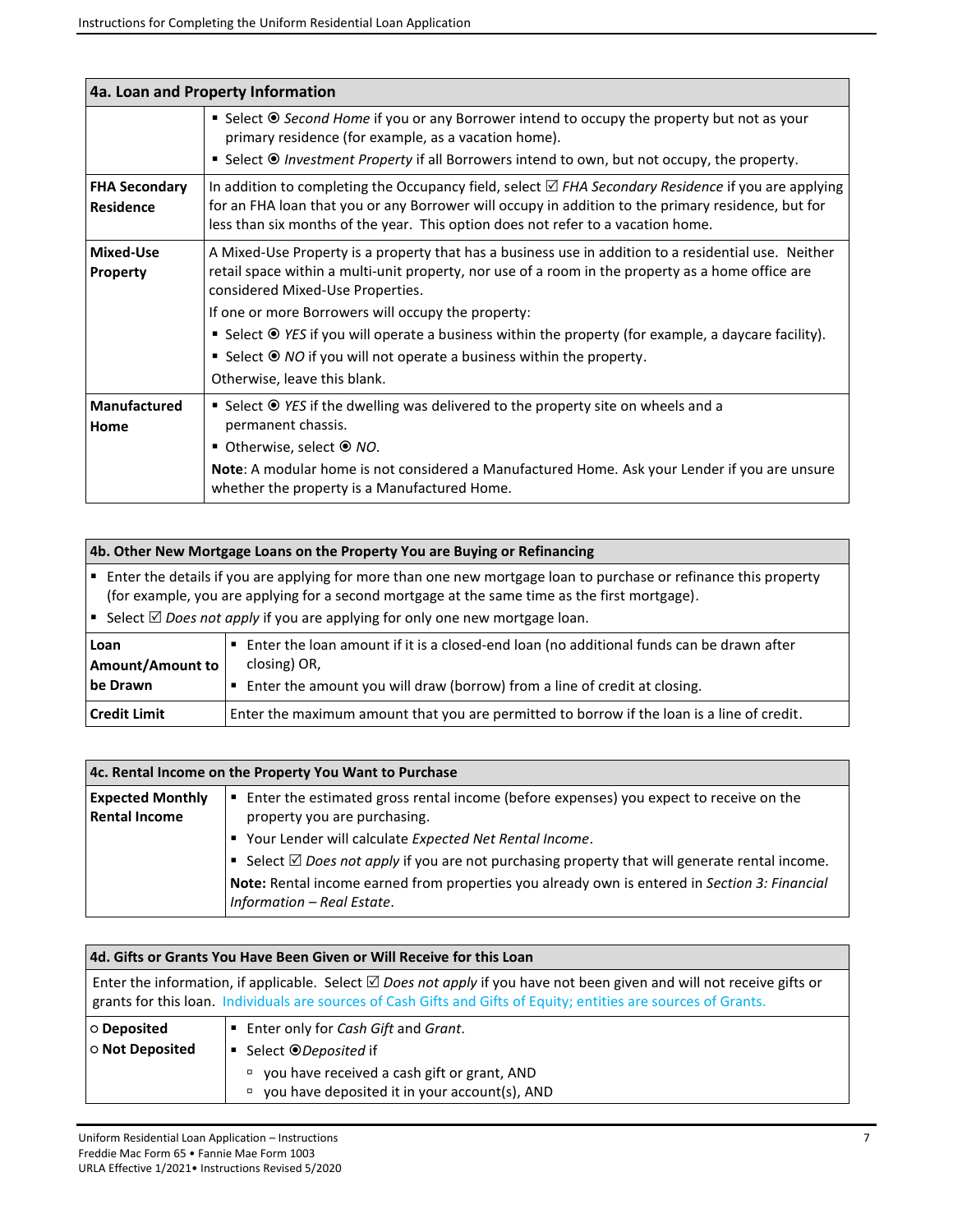| 4d. Gifts or Grants You Have Been Given or Will Receive for this Loan |                                                                                                                            |
|-----------------------------------------------------------------------|----------------------------------------------------------------------------------------------------------------------------|
|                                                                       | $\overline{a}$ it is included in the Cash or Market Value shown for the account in Section 2a. Assets –                    |
|                                                                       | Bank Accounts, Retirement, and Other Accounts You Have.<br> ■ Do not select Deposited or Not Deposited for Gift of Equity. |
|                                                                       |                                                                                                                            |

## Section 5: Declarations

| 5a. About this Property and Your Money for this Loan                                                                                                                                                                                                                    |                                                                                                                                                                                                                                                                                            |
|-------------------------------------------------------------------------------------------------------------------------------------------------------------------------------------------------------------------------------------------------------------------------|--------------------------------------------------------------------------------------------------------------------------------------------------------------------------------------------------------------------------------------------------------------------------------------------|
| C. Are you borrowing any money for this real estate<br>transaction (e.g., money for your closing costs or down<br><i>payment</i> ) or obtaining any money from another party,<br>such as the seller or realtor that you have not disclosed on<br>this loan application? | This may include a rebate of realtor commission on or<br>after closing or guaranteed cash payments from the seller.                                                                                                                                                                        |
| D. 1. Have you or will you be applying for a mortgage<br>loan on another property (not the property securing this<br>loan) on or before closing this transaction that is not<br>disclosed on this loan application?                                                     | You must disclose all applications for mortgage credit for<br>another property made with another Lender or creditor<br>during the mortgage process.                                                                                                                                        |
| E. Will this property be subject to a lien that could take<br>priority over the first mortgage lien, such as a clean<br>energy lien paid through your property taxes (e.g., the<br>Property Assessed Clean Energy program)?                                             | You must disclose if there are or will be any energy liens<br>on the property you are purchasing or refinancing that you<br>pay or will repay through your property taxes. (This<br>question is not asking about standard real estate property<br>taxes or homeowners' association liens.) |

| <b>5b. About Your Finances</b>                                                                        |                                                                                                                                                                                                                                 |
|-------------------------------------------------------------------------------------------------------|---------------------------------------------------------------------------------------------------------------------------------------------------------------------------------------------------------------------------------|
| F. Are you a co-signer or guarantor on any debt or loan<br>that is not disclosed on this application? | A co-signer is jointly liable on any debt or loan; a<br>guarantor is only liable if the primary Borrower cannot<br>pay.                                                                                                         |
| H. Are you currently delinguent or in default on a Federal<br>debt?                                   | You must disclose if you are delinquent or in default on<br>any debt owed to the Federal government (for example, a<br>Federally-backed student loan, FHA loan, USDA Rural<br>Development loan, Veterans' Administration loan). |
| J. Have you conveyed title to any property in lieu of<br>foreclosure in the past 7 years?             | You must disclose if a property for which you were on title<br>was conveyed through a deed in lieu of foreclosure in the<br>past 7 years, even if you were not responsible for<br>repayment of the mortgage loan.               |
| M. Have you declared bankruptcy within the past 7 years?                                              | Check the box next to each applicable bankruptcy type, if<br>applicable.                                                                                                                                                        |

# Section 6: Acknowledgments and Agreements

| <b>Acknowledgments and Agreements</b>                                     |                                                                                                                                                                          |
|---------------------------------------------------------------------------|--------------------------------------------------------------------------------------------------------------------------------------------------------------------------|
| Ask your Lender if you have questions about the language in this section. |                                                                                                                                                                          |
| <b>Borrower Signature</b>                                                 | Read this entire section and acknowledge you have read it and agree with its terms by<br>signing your name.                                                              |
| <b>Additional Borrower</b><br>Signature                                   | If the URLA is being used with the URLA-Additional Borrower, read this entire section and<br>acknowledge you have read it and agree with its terms by signing your name. |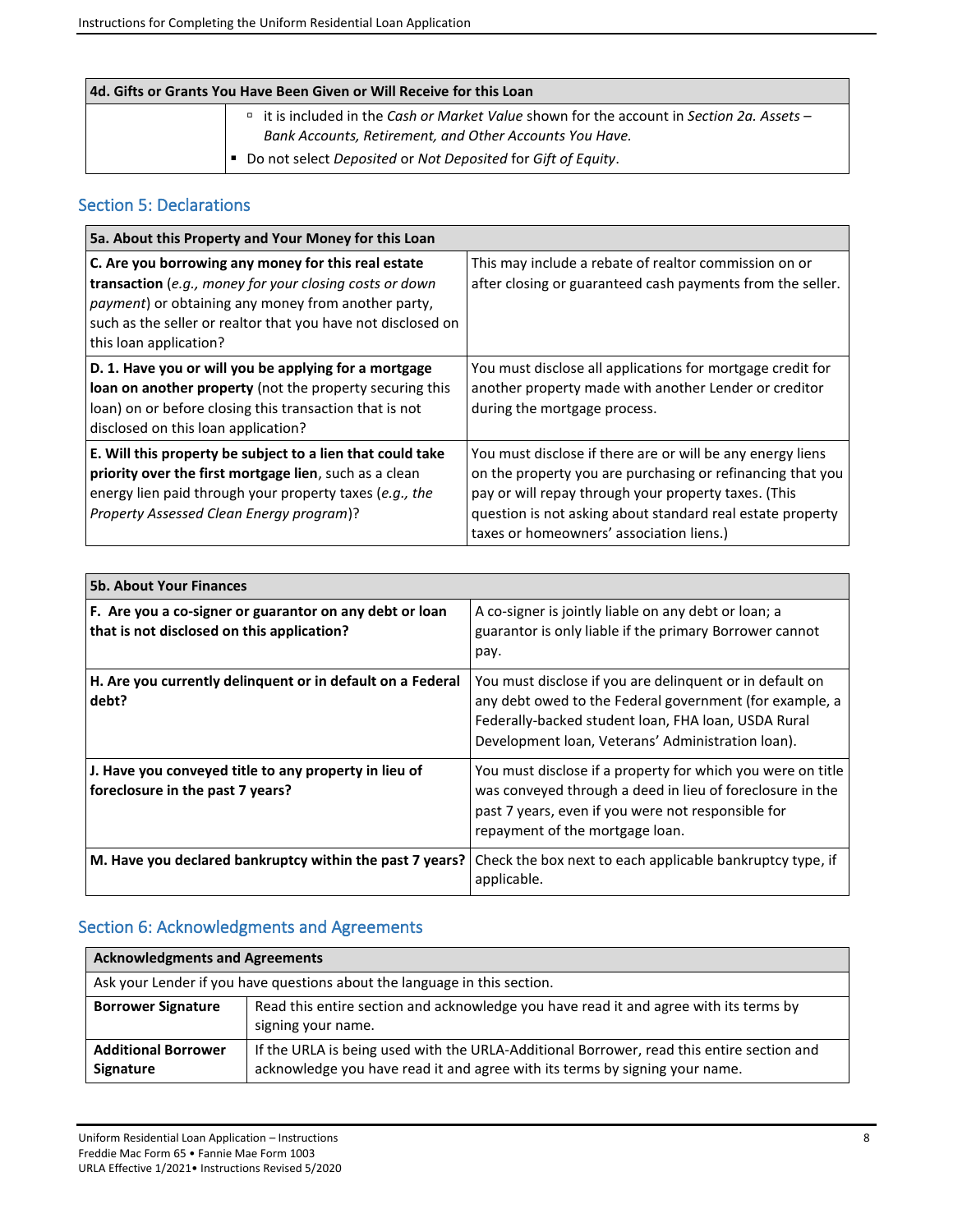## Section 7: Military Service

| <b>Military Service of Borrower</b>     |                                                                                   |
|-----------------------------------------|-----------------------------------------------------------------------------------|
| Military Service $\circ$ NO $\circ$ YES | Answer this question for all loan types, then complete the rest of the section as |
|                                         | applicable.                                                                       |

### Section 8: Demographic Information

### **Demographic Information of Borrower**

Complete this section by either providing the demographic information or checking  $\boxtimes$  *I do not wish to provide this information* for *Ethnicity*, *Sex*, and *Race*.

### Section 9: Loan Originator Information

#### **Loan Originator Information**

This section is completed by your Lender and provides you with contact information for the organization and individual that originated the loan.

# Uniform Residential Loan Application-Continuation Sheet

#### **Continuation Sheet**

The URLA-Continuation Sheet is an optional form designed for use particularly when the URLA is being manually completed. Use the URLA–Continuation Sheet if more space is needed to complete either the URLA or URLA-Additional Borrower forms.

| and Agency Case No.                           | Lender Loan No./Universal Loan Identifier   Enter the applicable loan number information in the Continuation Sheet<br>header to link this form with the corresponding URLA and/or URLA-<br>Additional Borrower forms. |
|-----------------------------------------------|-----------------------------------------------------------------------------------------------------------------------------------------------------------------------------------------------------------------------|
| <b>Additional Information</b>                 | Use this free form text block for additional rows of information that do not<br>fit in the URLA or URLA-Additional Borrower tables, or for any other<br>information related to the loan application.                  |
| <b>Borrower Signature and Date</b>            | Sign the URLA-Continuation Sheet to acknowledge and agree that this<br>supplemental information is accurate.                                                                                                          |
| <b>Additional Borrower Signature and Date</b> | If the URLA is being used with the URLA-Additional Borrower, sign the<br>URLA-Continuation Sheet to acknowledge and agree that this<br>supplemental information is accurate.                                          |

# Uniform Residential Loan Application-Unmarried Addendum

### **For Borrower Selecting the Unmarried Status**

This optional form is completed by the Lender for each Borrower with an unmarried status only when:

- A Borrower selected  *Unmarried* for Marital Status on the URLA or URLA-Additional Borrower forms under *Section 1a. Personal Information*, AND
- The information must be collected to determine how State property laws directly or indirectly affecting creditworthiness apply, including ensuring clear title.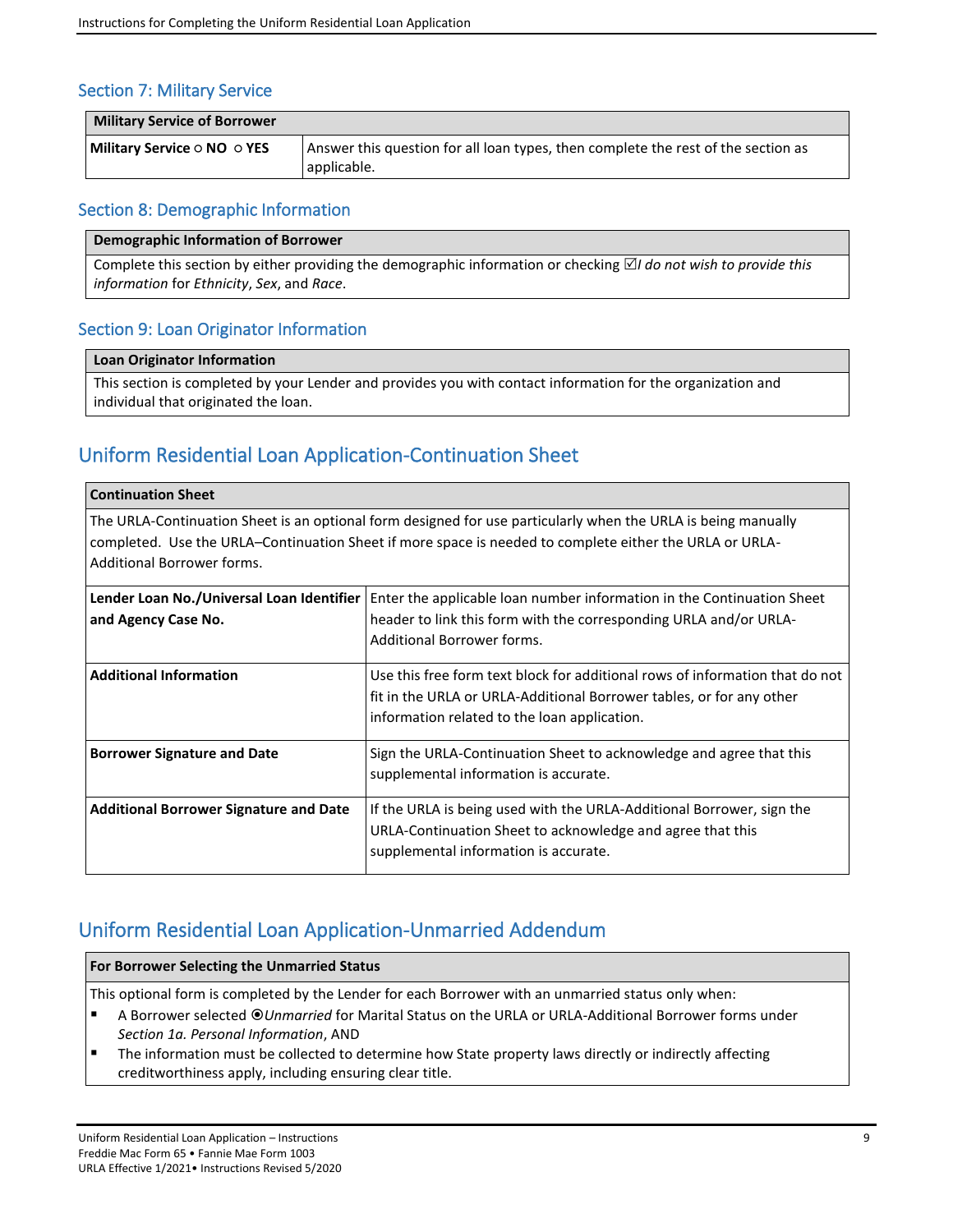| <b>For Borrower Selecting the Unmarried Status</b> |                                                                                                                                                                     |
|----------------------------------------------------|---------------------------------------------------------------------------------------------------------------------------------------------------------------------|
| and Agency Case No.                                | Lender Loan No./Universal Loan Identifier   Enter the applicable loan number information in the header to link this<br>form with the corresponding URLA components. |
| <b>Borrower Name</b>                               | Enter the name of the Borrower with the unmarried marital status.                                                                                                   |

# Uniform Residential Loan Application – Lender Loan Information

The **Uniform Residential Loan Application – Lender Loan Information** is to be completed by the Lender and contains the following sections:

- **Section L1. Property and Loan Information.** Collects community property state information, details about the transaction, refinance information, and energy improvement information.
- **Section L2. Title Information.** Collects information about property ownership and how title is and will be held.
- **Section L3. Mortgage Loan Information.** Collects loan terms, characteristics, and details about the proposed monthly payment.
- **Section L4. Qualifying the Borrower – Minimum Required Funds or Cash Back.** Provides a high-level calculation of the funds due from or to the borrower(s), based upon total transaction costs, mortgage loan amount, and credits.

## Completing the URLA – Lender Loan Information

The following tables provide guidance for certain fields on the URLA-Lender Loan Information form. Instructions are grouped by URLA section, and not every field is described. Instructions for self-explanatory fields (for example, Project Type and Lien Type) are not included.

| L1. Property and Loan Information |                                                                                                                                                                                                                                                                                                                                                                                                                                                                                                                                      |
|-----------------------------------|--------------------------------------------------------------------------------------------------------------------------------------------------------------------------------------------------------------------------------------------------------------------------------------------------------------------------------------------------------------------------------------------------------------------------------------------------------------------------------------------------------------------------------------|
| <b>Transaction Detail</b>         | Check $\boxtimes$ Conversion of Contract for Deed or Land Contract when the mortgage loan<br>٠<br>proceeds will be used to pay off the balance due on a contract for deed or land contract,<br>whether the loan is a purchase or refinance transaction.<br>Check $\boxtimes$ Renovation when the mortgage loan proceeds will be used to finance the cost of<br>٠<br>renovations to the property, and the value assigned to the renovations is included in the<br>appraised value.                                                    |
| <b>Refinance Type</b>             | Identify the applicable Refinance Type based on the investor, guarantor, or Lender guidelines.<br>This field may not apply if a <i>Refinance Program</i> is provided (for example, when <i>Interest Rate</i><br>Reduction is entered for a VA loan).<br>■ Select <sup>●</sup> No Cash Out for FHA, Freddie Mac, or USDA-RD No Cash Out refinances.<br>■ Select <sup>●</sup> Limited Cash Out for Fannie Mae Limited Cash Out refinances.<br>Select <i>O</i> Cash Out for Fannie Mae, FHA, Freddie Mac, or VA Cash Out refinances.    |
| <b>Refinance Program</b>          | Identify the applicable Refinance Program based on the investor, guarantor, or Lender<br>guidelines. This field may not apply (for example, Refinance Program is not applicable for<br>Fannie Mae Ioans).<br>■ Select <sup>●</sup> Full Documentation for FHA and USDA-RD<br>■ Select <sup>●</sup> Interest Rate Reduction for VA<br>■ Select <sup>●</sup> Streamlined without Appraisal for FHA and USDA-RD<br>Select <sup>●</sup> Other and fill in the blank as required to describe refinance programs not listed<br>٠<br>above. |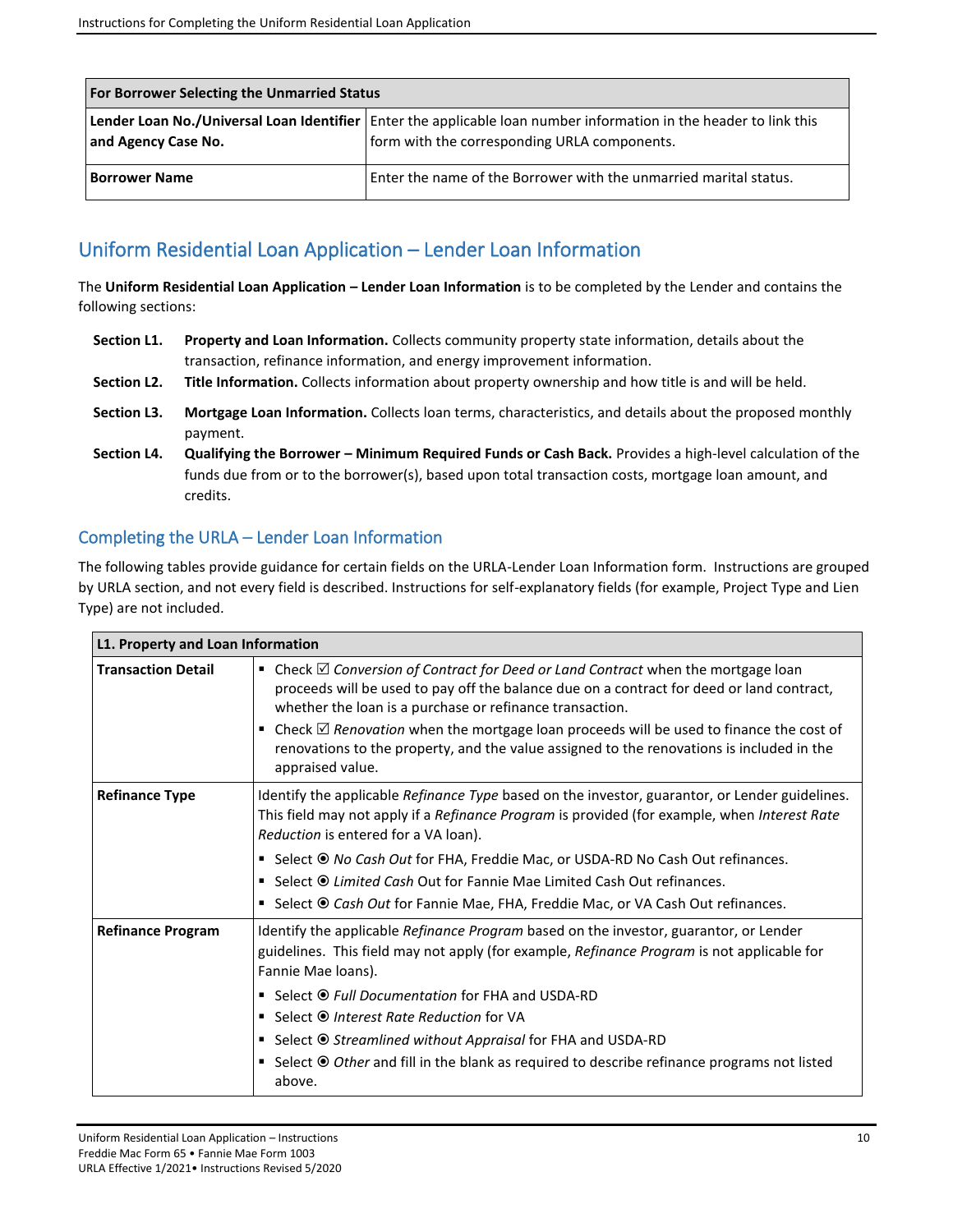| L1. Property and Loan Information |                                                                                                                                                                                                                                                                                                                                                                                                                                                                        |
|-----------------------------------|------------------------------------------------------------------------------------------------------------------------------------------------------------------------------------------------------------------------------------------------------------------------------------------------------------------------------------------------------------------------------------------------------------------------------------------------------------------------|
| <b>Energy Improvement</b>         | Check $\boxtimes$ Mortgage loan will finance energy-related improvements if the mortgage loan<br>proceeds will be used to finance energy-related improvements, whether the Loan Purpose<br>is Purchase or Refinance.                                                                                                                                                                                                                                                   |
|                                   | Check $\boxtimes$ Property is currently subject to a lien that could take priority over the first<br>mortgage lien, such as a clean energy lien paid for through property taxes (e.g., the Property<br>Assessed Clean Energy program) if there is an energy lien on the property that the<br>Borrower(s) are repaying through property taxes. (This option does not refer to standard<br>real estate property taxes or homeowners' association liens on the property.) |

| <b>L2. Title Information</b>                 |                                                                                                                                                                                                                                                                                                                                                                                                                                                                                                                                                                                                                                                                                                                                                                                                                                                                                                                                                                                                                                                                                                                                                                                                                                                                                                                                                                                                                        |
|----------------------------------------------|------------------------------------------------------------------------------------------------------------------------------------------------------------------------------------------------------------------------------------------------------------------------------------------------------------------------------------------------------------------------------------------------------------------------------------------------------------------------------------------------------------------------------------------------------------------------------------------------------------------------------------------------------------------------------------------------------------------------------------------------------------------------------------------------------------------------------------------------------------------------------------------------------------------------------------------------------------------------------------------------------------------------------------------------------------------------------------------------------------------------------------------------------------------------------------------------------------------------------------------------------------------------------------------------------------------------------------------------------------------------------------------------------------------------|
| <b>Manner in Which Title</b><br>Will be Held | Before closing, the Lender should discuss with the Borrower(s) how they will hold title to the<br>property.                                                                                                                                                                                                                                                                                                                                                                                                                                                                                                                                                                                                                                                                                                                                                                                                                                                                                                                                                                                                                                                                                                                                                                                                                                                                                                            |
| <b>Indian Country Land</b><br><b>Tenure</b>  | A reservation is an area of land "reserved" by or for an Indian land, village, or tribe(s) to live on<br>and use. There are three basic categories of land tenure in Indian Country - Fee Lands,<br>Allotted Trust Lands, and Tribal Trust Lands.<br>■ Select <sup>●</sup> Fee Simple On a Reservation if the land is held by an owner, whether Indian or<br>non-Indian, with no restrictions.<br>Select <sup>®</sup> Individual Trust Land (Allotted/Restricted) (also referred to as Allotted Trust Land)<br>if the land is held in trust for the use of a tribe. The Federal government holds the title, and<br>the individual (or heirs) holds the beneficial interest. Restricted fee land is land in which an<br>individual Indian holds legal title, but with legal restrictions against alienation or<br>encumbrance.<br>■ Select <sup>●</sup> Tribal Trust Land On a Reservation if the land is held in trust by the United States<br>government for the use of a tribe. The United States holds the legal title and the tribe holds<br>the beneficial interest. Tribal trust land is held communally by the tribe and is managed by<br>the tribal government.<br>Select <sup>●</sup> Tribal Trust Land Off Reservation if the land was purchased by a tribe outside of its<br>٠<br>reservation boundaries and then converted to trust land through a regulated process with<br>the Bureau of Indian Affairs. |
|                                              | Select <sup>●</sup> Alaska Native Corporation Land if the land is owned by an Indian tribe and was<br>conveyed by the United States to a Native Corporation pursuant to the Alaska Native Claims<br>Settlement Act (43 U.S.C. 1601 et seq.) or conveyed by the United States to a Native<br>Corporation in exchange for such land.                                                                                                                                                                                                                                                                                                                                                                                                                                                                                                                                                                                                                                                                                                                                                                                                                                                                                                                                                                                                                                                                                     |

| L3. Mortgage Loan Information                          |                                                                                                                                                                                                                                                                                                                                                                                                                                                                                                                                                                                     |
|--------------------------------------------------------|-------------------------------------------------------------------------------------------------------------------------------------------------------------------------------------------------------------------------------------------------------------------------------------------------------------------------------------------------------------------------------------------------------------------------------------------------------------------------------------------------------------------------------------------------------------------------------------|
| <b>Terms of Loan</b>                                   | Note Rate – Enter the interest rate stated on the note signed by the Borrower(s). For an<br>٠<br>Adjustable-Rate Mortgage, enter the initial interest rate.<br>Loan Term – Enter the amortization term of the loan. For a balloon loan, enter the<br>amortization term on which the payment is based.                                                                                                                                                                                                                                                                               |
| <b>Amortization Type</b>                               | Select <sup>®</sup> Adjustable Rate if the mortgage loan has an interest rate that periodically adjusts<br>based upon a specified term and external index.                                                                                                                                                                                                                                                                                                                                                                                                                          |
| <b>Proposed Monthly</b><br><b>Payment for Property</b> | Subordinate Lien(s) (P&I) - Enter the total of all required monthly payments associated with<br>any subordinate lien on the property at closing as entered for Monthly Mortgage Payment<br>under Sections 3a. Property You Own and/or 4b. Other New Mortgage Loans on the<br>Property You are Buying or Refinancing.<br>Supplemental Property Insurance - Enter the total of the monthly payments for property<br>insurance the Borrower(s) are required to obtain in addition to homeowner's insurance (for<br>example, flood, earthquake, or other hazardous condition coverage). |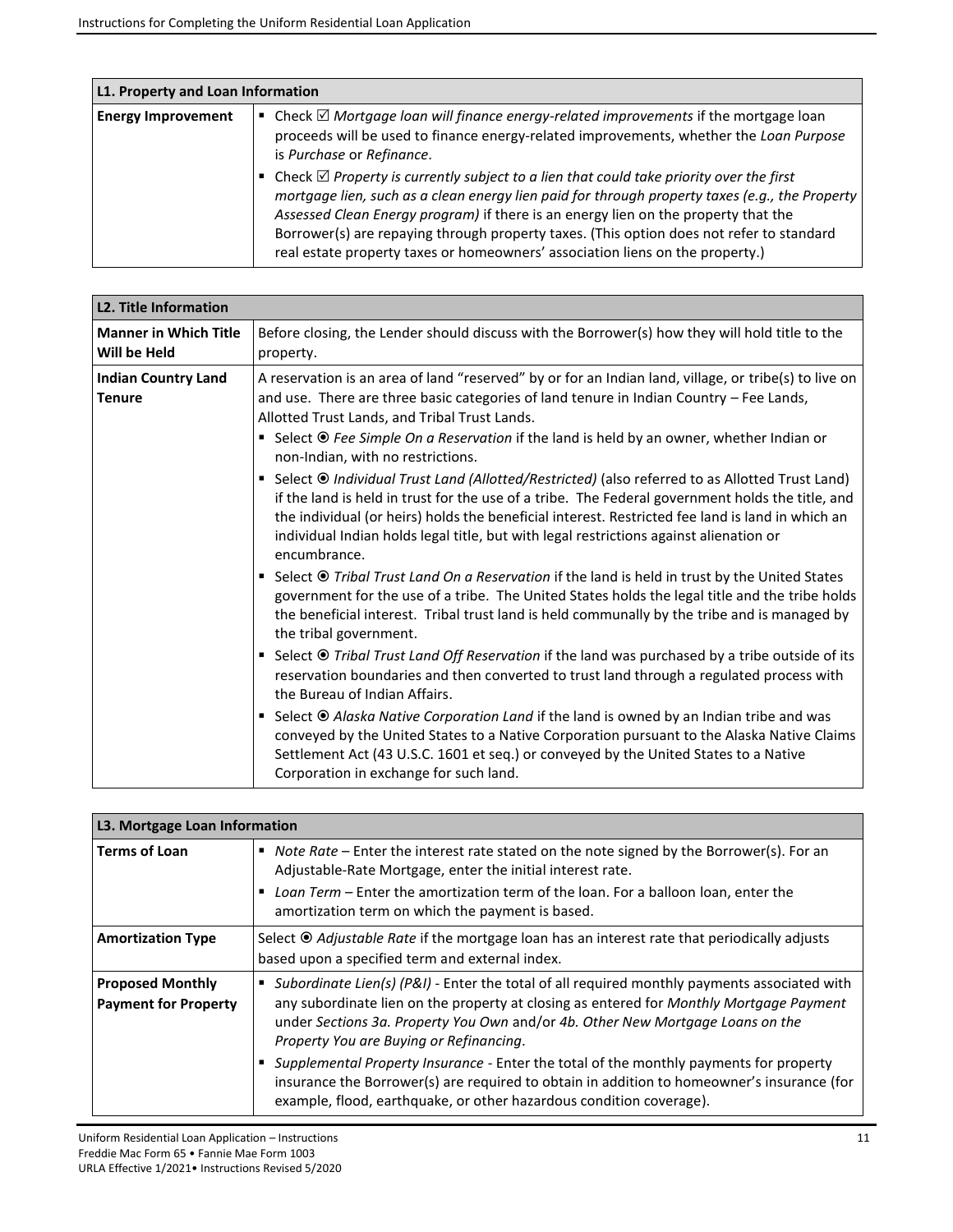| L3. Mortgage Loan Information |                                                                                                                                                                                                                                                                                                                                             |
|-------------------------------|---------------------------------------------------------------------------------------------------------------------------------------------------------------------------------------------------------------------------------------------------------------------------------------------------------------------------------------------|
|                               | Mortgage Insurance - Enter the monthly payment for mortgage insurance (or mortgage<br>insurance equivalent such as FHA MIP or RD guaranty).                                                                                                                                                                                                 |
|                               | Association/Project Dues (Condo, Co-Op, PUD, or special assessments) - Enter the monthly<br>cost of the: a) owners' association dues for properties in a condo or PUD project; b) co-op<br>corporation fees that are the responsibility of the Borrower(s); or (c) any special assessment<br>that is the responsibility of the Borrower(s). |
|                               | Other - Enter the total amount of other required expenses, such as the monthly cost of<br>ground rent on a leasehold or a Community Land Trust property.                                                                                                                                                                                    |

|    | L4. Qualifying the Borrower - Minimum Required Funds or Cash Back   |                                                                                                                                                                                                                                                                                                                                                                                                                                                                                                                                                                                                                                                                                                                                                                |  |  |
|----|---------------------------------------------------------------------|----------------------------------------------------------------------------------------------------------------------------------------------------------------------------------------------------------------------------------------------------------------------------------------------------------------------------------------------------------------------------------------------------------------------------------------------------------------------------------------------------------------------------------------------------------------------------------------------------------------------------------------------------------------------------------------------------------------------------------------------------------------|--|--|
|    |                                                                     | A. Sales Contract Price   Enter the sales price stated in the sales contract.                                                                                                                                                                                                                                                                                                                                                                                                                                                                                                                                                                                                                                                                                  |  |  |
|    | <b>B.</b> Improvements,<br><b>Renovations and</b><br><b>Repairs</b> | Enter the cost of these items when included as part of the transaction.                                                                                                                                                                                                                                                                                                                                                                                                                                                                                                                                                                                                                                                                                        |  |  |
|    | C. Land (if acquired<br>separately)                                 | Enter the cost or value of land (depending on investor requirements) that is not part of the<br>sales contract price or included in the current indebtedness against the property. For example,<br>when the Borrower(s) own or buy the land outside of the purchase price of the property in a:<br>■ Construction Conversion or Construction–to-Permanent transaction where the Borrower<br>purchases the land separately outside of the sales contract and the sales contract price<br>reflects only the price of building the improvement, OR<br>Manufactured Housing transaction where the Borrower owns the land and the sales<br>٠<br>contract price is to purchase only the manufactured home that is then permanently placed<br>on the Borrower's land. |  |  |
|    | <b>E.</b> Credit Cards and<br><b>Other Debts Paid</b><br>Off        | Enter the total debt (other than mortgage debt secured by the property) that is to be paid off<br>at or before closing of the mortgage loan. Include the sum of the amounts entered in Unpaid<br>Balance under Section 2c. Liabilities-Credit Cards, Other Debts, and Leases that You Owe, that<br>have been checked as $\boxtimes$ To be paid off at or before closing.                                                                                                                                                                                                                                                                                                                                                                                       |  |  |
|    | <b>F.</b> Borrower Closing<br>Costs                                 | Enter the amount of closing costs that are used in qualifying the Borrower(s), including: closing<br>costs, prepaid items and initial escrow deposits, and the costs for private mortgage insurance<br>(PMI) or equivalent (FHA Upfront Mortgage Insurance Premium (MIP), VA Funding Fee, and<br>USDA-RD Guarantee Fee).                                                                                                                                                                                                                                                                                                                                                                                                                                       |  |  |
|    | <b>G. Discount Points</b>                                           | Enter the total of all discount points charged by the Lender.                                                                                                                                                                                                                                                                                                                                                                                                                                                                                                                                                                                                                                                                                                  |  |  |
| I. | <b>Loan Amount</b>                                                  | " Loan Amount Excluding Financed Mortgage Insurance (or Mortgage Insurance Equivalent) -<br>Enter the base loan amount before the inclusion of financed private mortgage insurance or<br>equivalent (FHA Upfront Mortgage Insurance Premium, VA Funding Fee, and USDA-RD<br>Guarantee Fee).<br>" Financed Mortgage Insurance (or Mortgage Insurance Equivalent) Amount - Enter the<br>amount of private mortgage insurance or equivalent (FHA Upfront Mortgage Insurance<br>Premium, VA Funding Fee, and USDA-RD Guarantee Fee) that will be included in the loan<br>amount.<br>Loan Amount - Enter the sum of the base loan amount plus the financed mortgage<br>٠<br>insurance in the right-hand column.                                                     |  |  |
|    | J. Other New<br><b>Mortgage Loans on</b><br>the Property            | Enter the amount of any other new loans that will be obtained by the Borrower and secured<br>by the property at the same time as the subject loan. (For example, if the Borrower is<br>obtaining a new second mortgage in addition to the first mortgage (with the same or a<br>different Lender), enter the amount of the new second mortgage here).                                                                                                                                                                                                                                                                                                                                                                                                          |  |  |